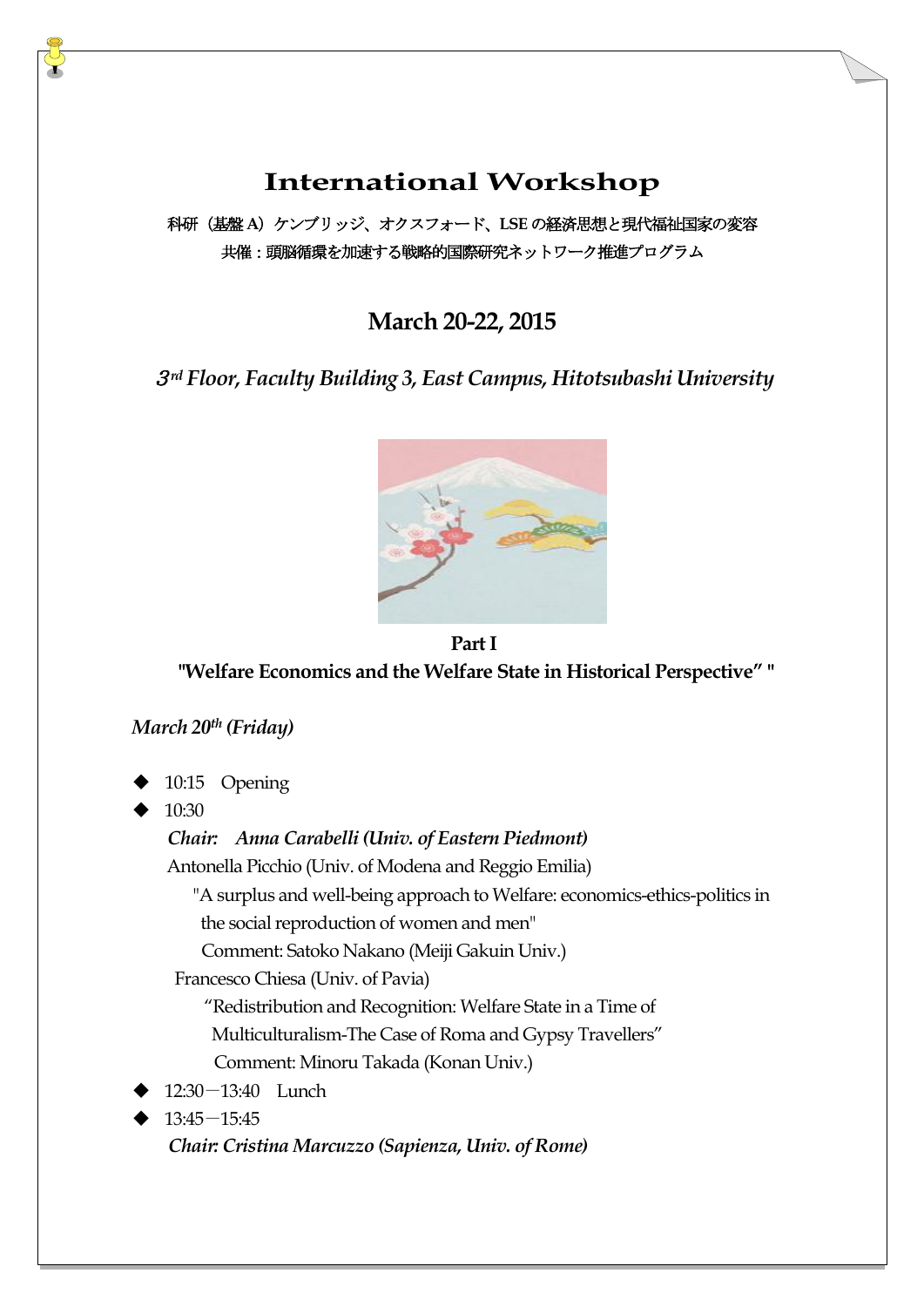Karen Knight (Univ. of Western Australia)

"Reconstructing Aspects of Pigou's Utilitarian Ethics"

Comment: Katia Caldari (Univ. of Padova)

Satoshi Yamazaki (Kochi Univ.)

"An Aspect of Welfare Economics in the Formative Age: Pigou and Eugenics"

Comment: Roger Backhouse (Univ. of Birmingham)

- 15:45-16:00 Coffee
- 16:05-18:05

## *Chair: Antonella Picchio*

Antoinette Baujard (Univ. of Jean Monnet)

"Economic science vs. welfare state - An epistemological reading of the history of welfare economics"

Comment: Nao Saito (Tohoku Gakuin Univ.)

Michael McLure (Univ. of Western Australia)

 "Pareto's Body of Work and the Place of his *Manual of Political Economy*" Comment: Masahiro Kawamata (Keio Univ.)

18:30 – 20:30 Dinner at Le Vent de Vert

## *March 21th (Saturday)*

10:00-12:00

### *Chair: Roger Backhouse*

Quinn Slobodian (Wellesley College)

 "World Federation against the Welfare State: Hayek and Röpke Think Global before 1945"

Comment: Atsushi Komine (Ryukoku Univ.)

Tamotsu Nishizawa (Teikyo Univ.) and Yukihiro Ikeda (Keio Univ.)

 "New Liberalism and Neoliberalism in Non-liberal Japan before 1980s" Comment: Dieter Plehwe (Social Science Research Centre, Berlin)

12:00-13:00 Lunch

 13:05-15:00 *Chair: Michael McLure*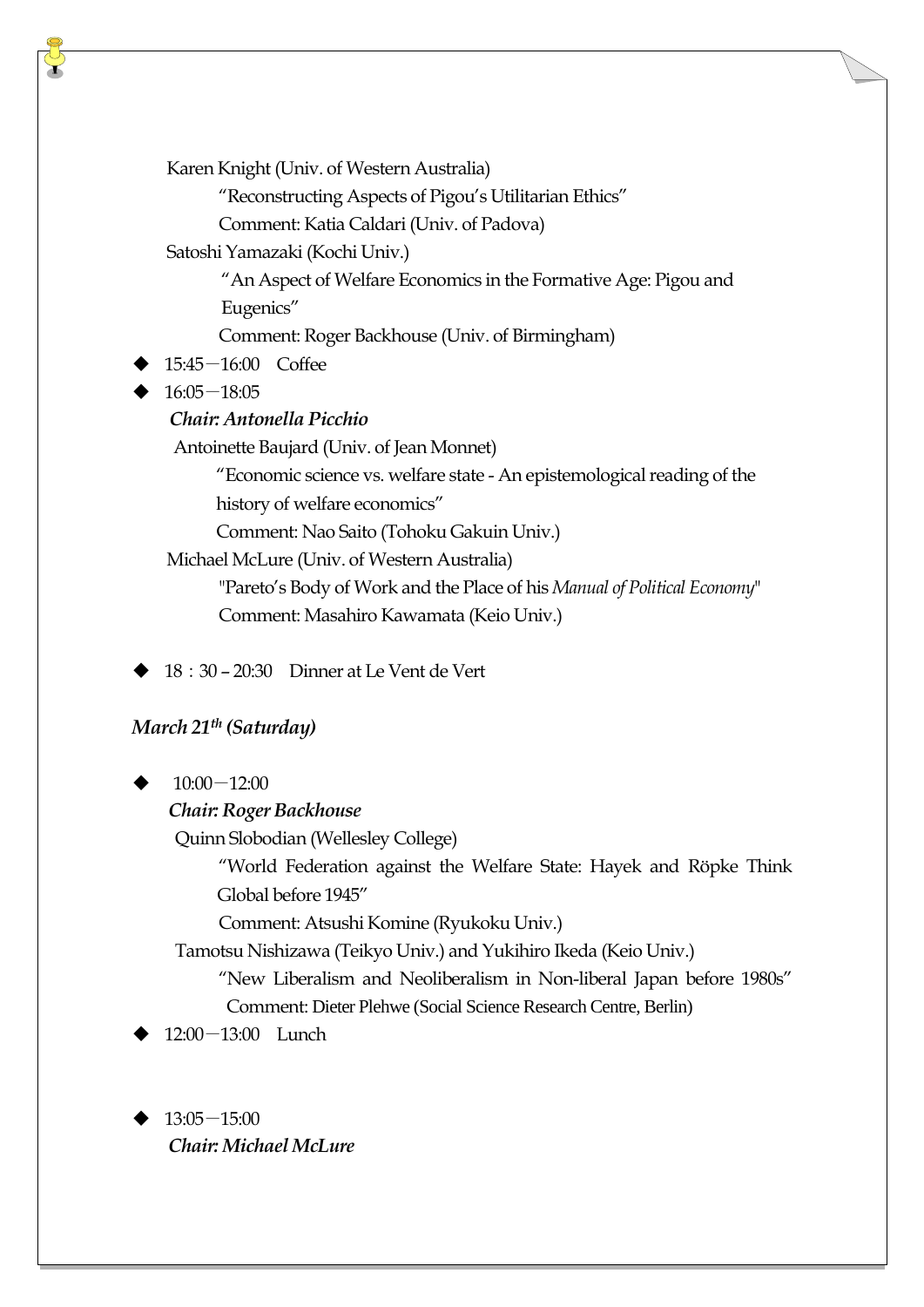Reiko Gotoh (Hitotsubashi Univ.)

"What Political Liberalism and the Welfare State Left Behind

-Equality of Difference and Public Reciprocity"

Comment: Anna Carabelli

Dieter Plehwe

 "Neoliberal influence in non-liberal varieties of capitalism? The cases of Germany and Japan"

Comment: Chikako Nakayama (Tokyo Univ. of Foreign Studies)

- 15:05-15:10 Coffee
- $\blacktriangleright$  15:15-17:10

# *Chair: Jan Toporowski (SOAS, Univ. of London)*

Anna Carabelli

 "The Economic Problem of Happiness: Keynes on Happiness and Economics"

Comment: Kunitake Ito (Ryukoku Univ.)

Mauro Boianovsky (Univ. of Brasilia)

 "Optimum saving and growth: Harrod on dynamic welfare economics" Comment: Takayuki Nakamura (Aoyama Gakuin Univ.)

## **PartII**

# **11th International Keynes Conference: "Globalization and Financial Markets"**

# ◆ Opening

# **Session I**

 $\triangle$  17:15-18:15

*Chair: Toshiaki Hirai (Sophia Univ.)*

William Garside (Waseda Univ.)

"Does Keynes Have a Message for Slow-growth Japan?"

18:30-20:00 Reception Dinner at Mercury Tower

## **Session II**